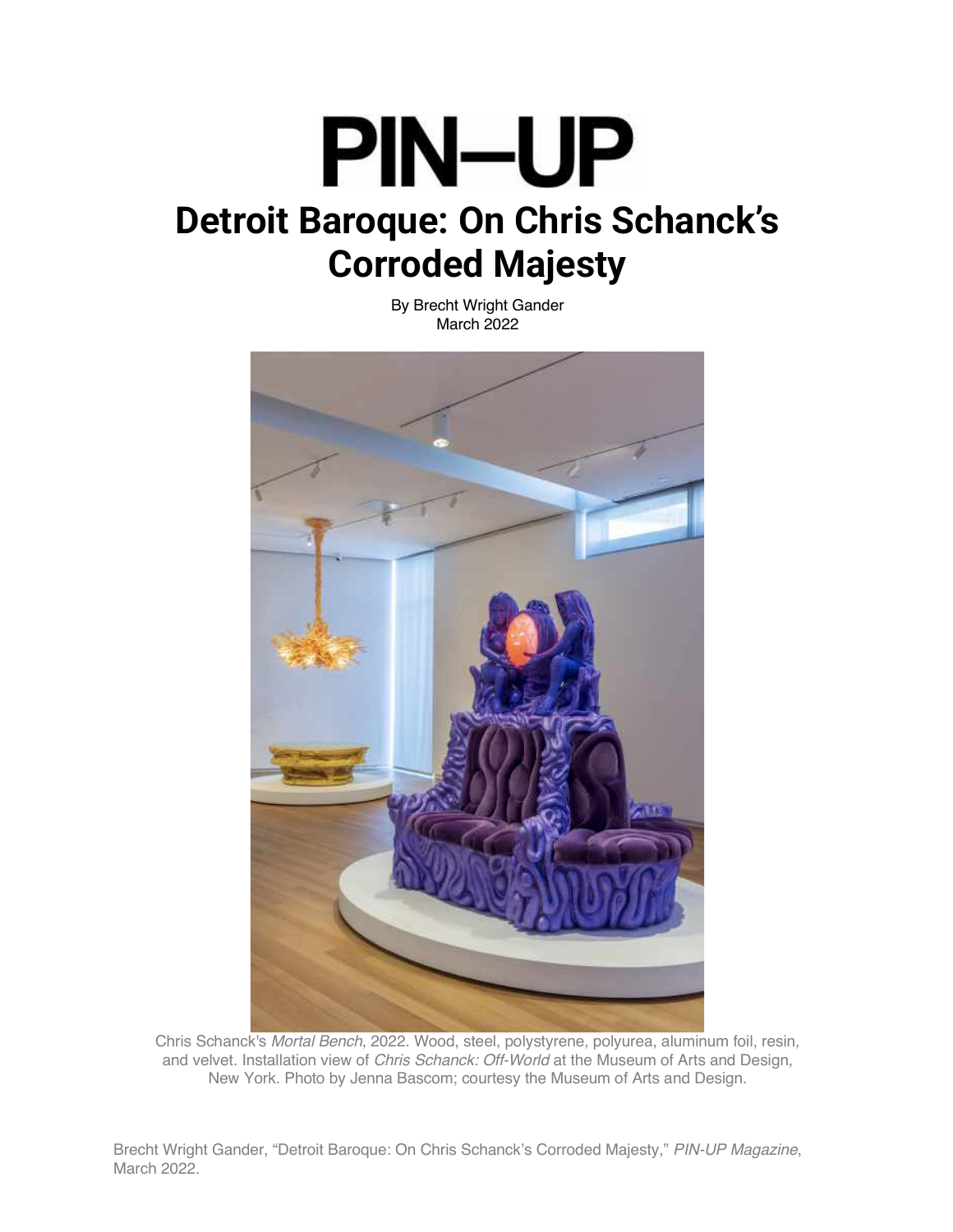Here's a dirty secret: museums are full of foam. Artists from Yayoi Kusama to Jean Dubuffet have used it as a substrate for everything from fiberglass to concrete. Expanded polystyrene also lines the thin stucco shells of Florida McMansions, adds mass to faux mountains in theme parks, and fills in for the missing innards of taxidermied bears. Foam surrounds us, but it almost always appears in the guise of something else. This is likely because through long association with disposable packaging, it has come to feel irredeemably cheap, flimsy, and pedestrian.

Chris Schanck is one of the few artists to own up to his foam, making a point to emphasize rather than conceal its specific materiality. His solo show, *Off-World*, at the Museum of Arts and Design in New York City, is an index of the results. He exploits expanded polystyrene's tendency to fracture into a pebbled edge, suggesting erosion, and takes advantage of the material's unusual quality of being both lightweight and bulky at once, creating on an almost architectural scale. There are other foams, of course – Lynda Benglis and Gaetano Pesce are known for their work with the urethane variety. These often begin as liquids, which are catalyzed into hardened blobbiness. While urethanes can be frozen during eloquent moments of pouring, tumescing, and blooming, expanded polystyrenes are almost mute by comparison: they come factory formatted as rectangular slabs of chemical-white nuggets.



 Detail of *Cryo II* from Chris Schanck's *Off-World* at the Museum of Arts and Design, New York. Photo by Jenna Bascom; courtesy the Museum of Arts and Design.

Chris Schanck's *Puff*, 2017. Installation view of *Chris Schanck: Off-World* at the Museum of Arts and Design, New York. Photo by Jenna Bascom; courtesy the Museum of Arts and Design.

Brecht Wright Gander, "Detroit Baroque: On Chris Schanck's Corroded Majesty," *PIN-UP Magazine*, March 2022.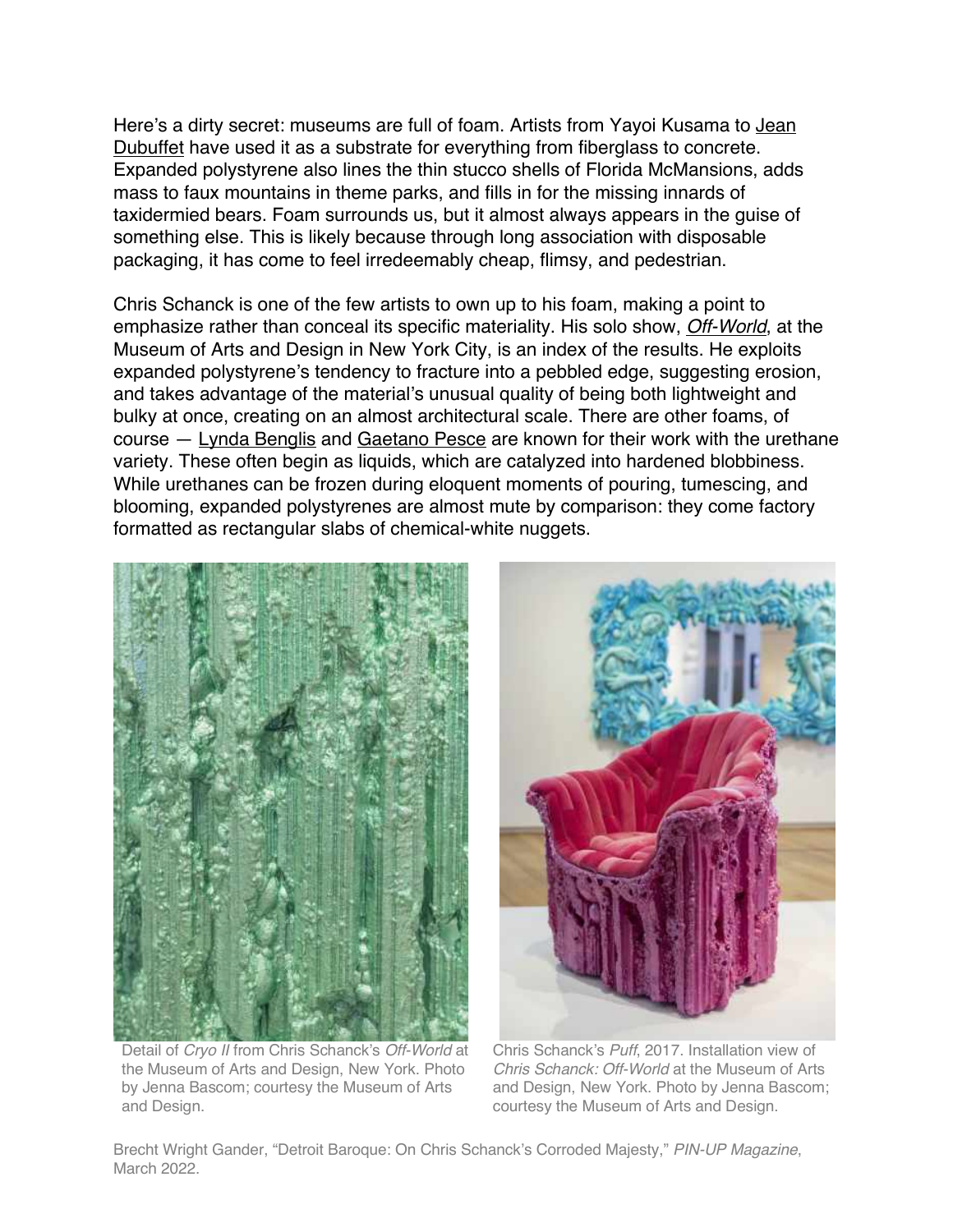

Chris Schanck's *The Eye of the Little God*, 2022. Installation view of *Chris Schanck: Off-World*  at the Museum of Arts and Design, New York. Photo by Jenna Bascom; courtesy the Museum of Arts and Design.

And yet Schanck's work has baroque splendor. His polystyrene comes gilded in metallic foils and sealed with gloss resins so that it attains an immaculate, glistening polish. In this, his work recalls a tradition of craft that fetishizes mastery. In the late baroque period sophistication shaded into dissolution, abundance into excess, and ornamentation into the grotesque. Schanck borrows from both ends, building chords out of splendor and decadence, glamour and camp. He credits the culture of Detroit, where he's had a studio since 2011, as a singular influence. It is, he says, a city where the "material culture is incredibly resourceful and inventive and optimistic." If Detroit has encouraged him to ennoble common materials through invention and industry, it has also imbued his work with a palpable feeling of deterioration. In Schanck's designs, splendor aches, romance is forlorn, and gilded treasures come laden with a complicated nostalgia for craft's baroque apogee.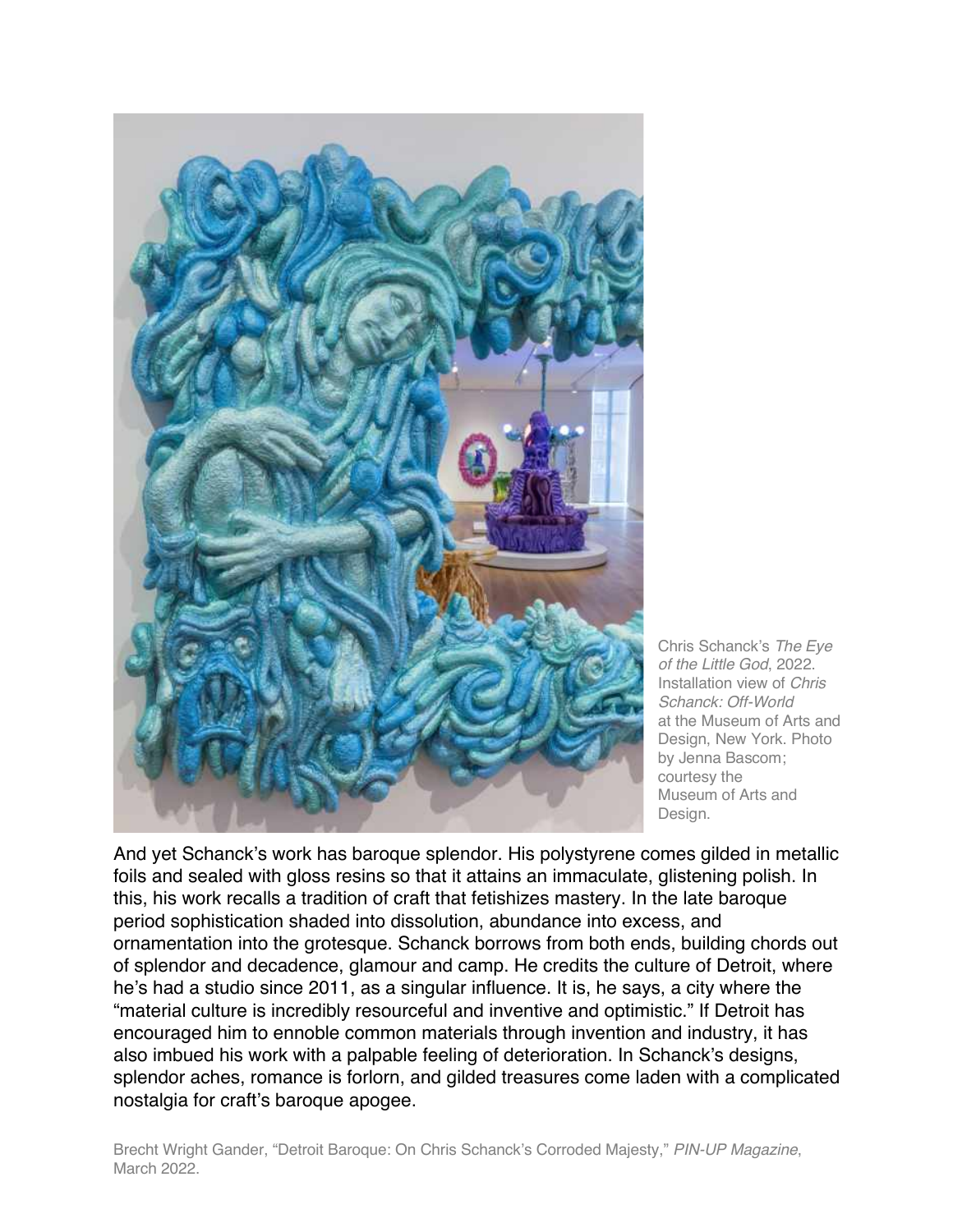*Off-World* is a profusion of hombres, rich metallic glosses, satins, and velvets, all rendered in a dazzling-bright color palette. In *Shuddering Cabinet* (2022), oriented strand board, a cheap and ubiquitous construction material, makes up the cabinet's carcass. A network of metallic purple nodules colonizes its outer surface. The piece can be read as a palandrome: an ordinary material is in revelatory blossom, or aggressive luxurification is infecting something that was familiar and commonplace.



Chris Schanck's *Shuddering Cabinet*, 2022. Installation view of *Chris Schanck: Off-World* at the Museum of Arts and Design, New York. Photo by Jenna Bascom; courtesy the Museum of Arts and Design.

The title of *Scrying Table III* (2018) refers to an occult practice whereby a surface, often inscribed with symbols, is used in divination. In this case the tabletop looks like an eerie, translucent green liquid. The base and sides are a crenulated imbrication of crumbling surfaces and dense, broken labyrinths of rectilinear patterns. Ornamental reliefs collapse as though by over-multiplication, interrupting and crashing into each other. Boils fizz up at the joints — foam literally foaming. Embellishment hypertrophying into a self-annihilating compulsion.

Another group of works include bricolage assemblages. Schanck gathers sticks, twigs, and resin-hardened fabrics into chandeliers and dressing tables. In one triumphant moment, sticks that protrude from the sides of a cabinet function as pivot hinges. Crude materials, masterly construction.

Brecht Wright Gander, "Detroit Baroque: On Chris Schanck's Corroded Majesty," *PIN-UP Magazine*, March 2022.